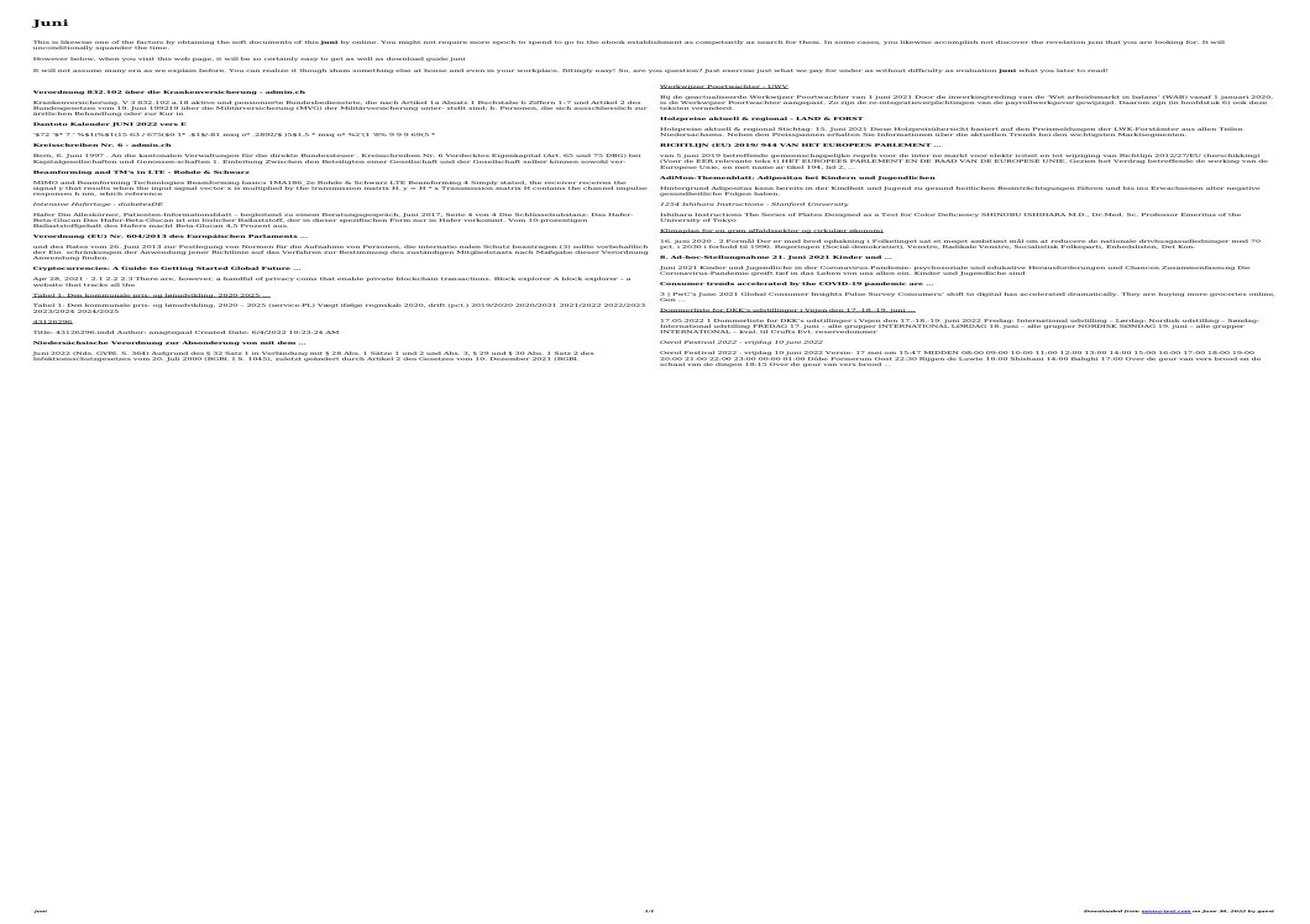**Oerol Festival 2022 - vrijdag 10 juni 2022**

Oerol Festival 2022 - vrijdag 10 juni 2022 Versie: 17 mei om 15:47 MIDDEN 08:00 09:00 10:00 11:00 12:00 13:00 14:00 15:00 16:00 17:00 18:00 19:00 20:00 21:00 22:00 23:00 00:00 01:00 Dôbe Formerum Oost 22:30 Rijgen de Luwte 10:00 Shishani 14:00 Bahghi 17:00 Over de geur van vers brood en de schaal van de dingen 18:15 Over de geur van vers brood ...

**1254 Ishihara Instructions - Stanford University**

Ishihara Instructions The Series of Plates Designed as a Test for Color Deficiency

SHINOBU ISHIHARA M.D., Dr.Med. Sc. Professor Emeritus of the University of Tokyo

**Tabel 1: Den kommunale pris- og lønudvikling, 2020 2025 …**

Tabel 1: Den kommunale pris- og lønudvikling, 2020 – 2025 (service-PL) Vægt ifølge regnskab 2020, drift (pct.) 2019/2020 2020/2021 2021/2022 2022/2023 2023/2024 2024/2025

## 43126296

Title: 43126296.indd Author: anagtegaal Created Date: 6/4/2022 10:23:24 AM

> *Downloaded from [mensa-test.com](https://mensa-test.com) on June 28, 2022 by guest*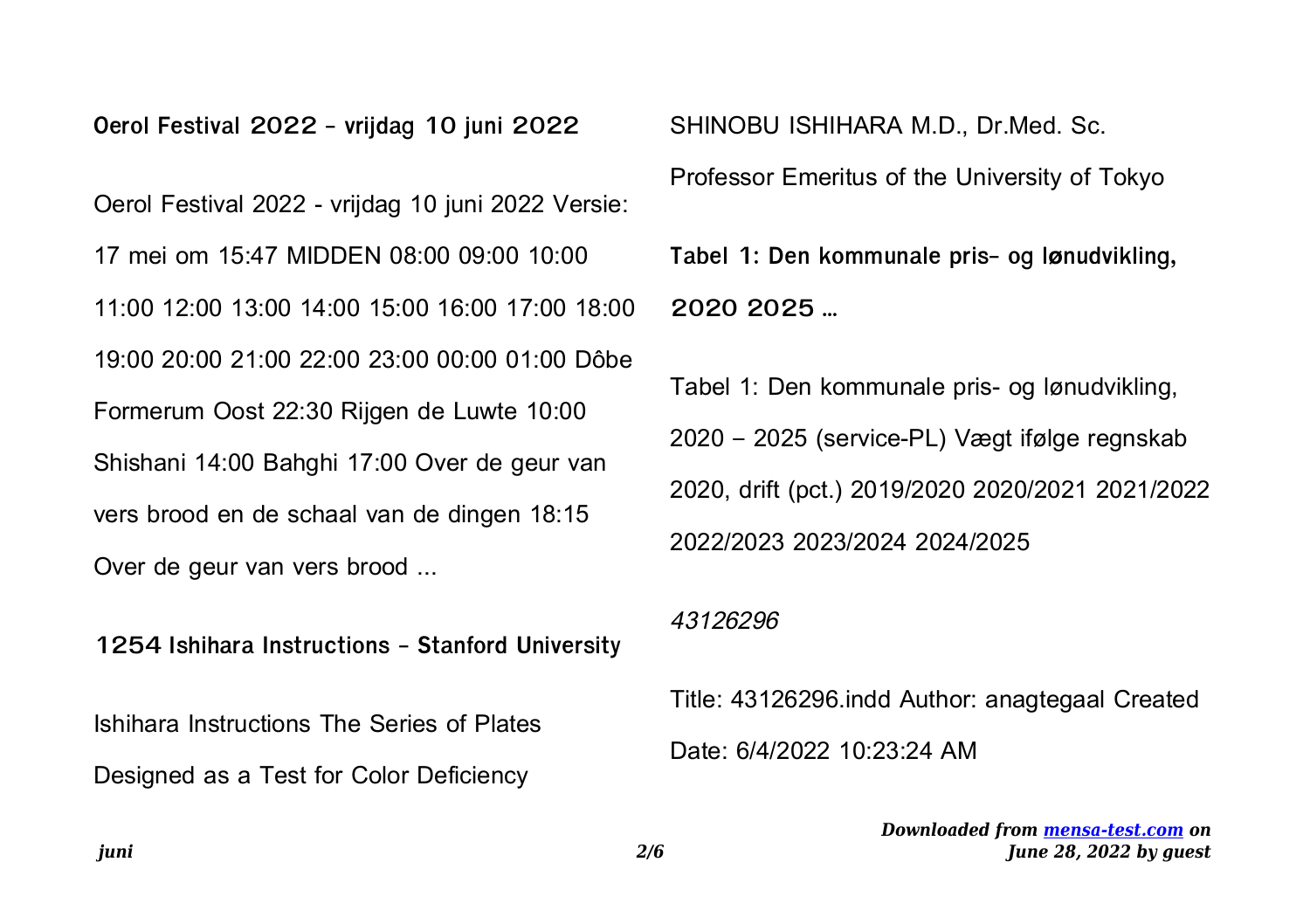EUR-Lex — Access to European Union law choose your …

Juni 2019. (4) Der mit dieser Verordnung geschaffene Rahmen für die Marktüber wachung sollte bestehende Bestimmungen in den Har monisier ungsrechtsvorschr if ten der Union bezüglich der Sicherstellung der Konfor mität von Produkten und des Rahmens für die Zusammenarbeit mit Organisationen, die Wir tschaf tsakteure oder Endnutzer ver treten

**Kreisschreiben Nr. 6 - admin.ch**

Bern, 6. Juni 1997 . An die kantonalen

Verwaltungen für die direkte Bundessteuer . Kreisschreiben Nr. 6 Verdecktes Eigenkapital (Art. 65 und 75 DBG) bei Kapitalgesellschaften und Genossen-schaften 1. Einleitung Zwischen den Beteiligten einer Gesellschaft und der Gesellschaft selber können sowohl ver-

Niedersächsische Verordnung zur Absonderung von mit dem …

Juni 2022 (Nds. GVBl. S. 364) Aufgrund des § 32 Satz 1 in Verbindung mit § 28 Abs. 1 Sätze 1 und 2 und Abs. 3, § 29 und § 30 Abs. 1 Satz 2 des Infektionsschutzgesetzes vom 20. Juli 2000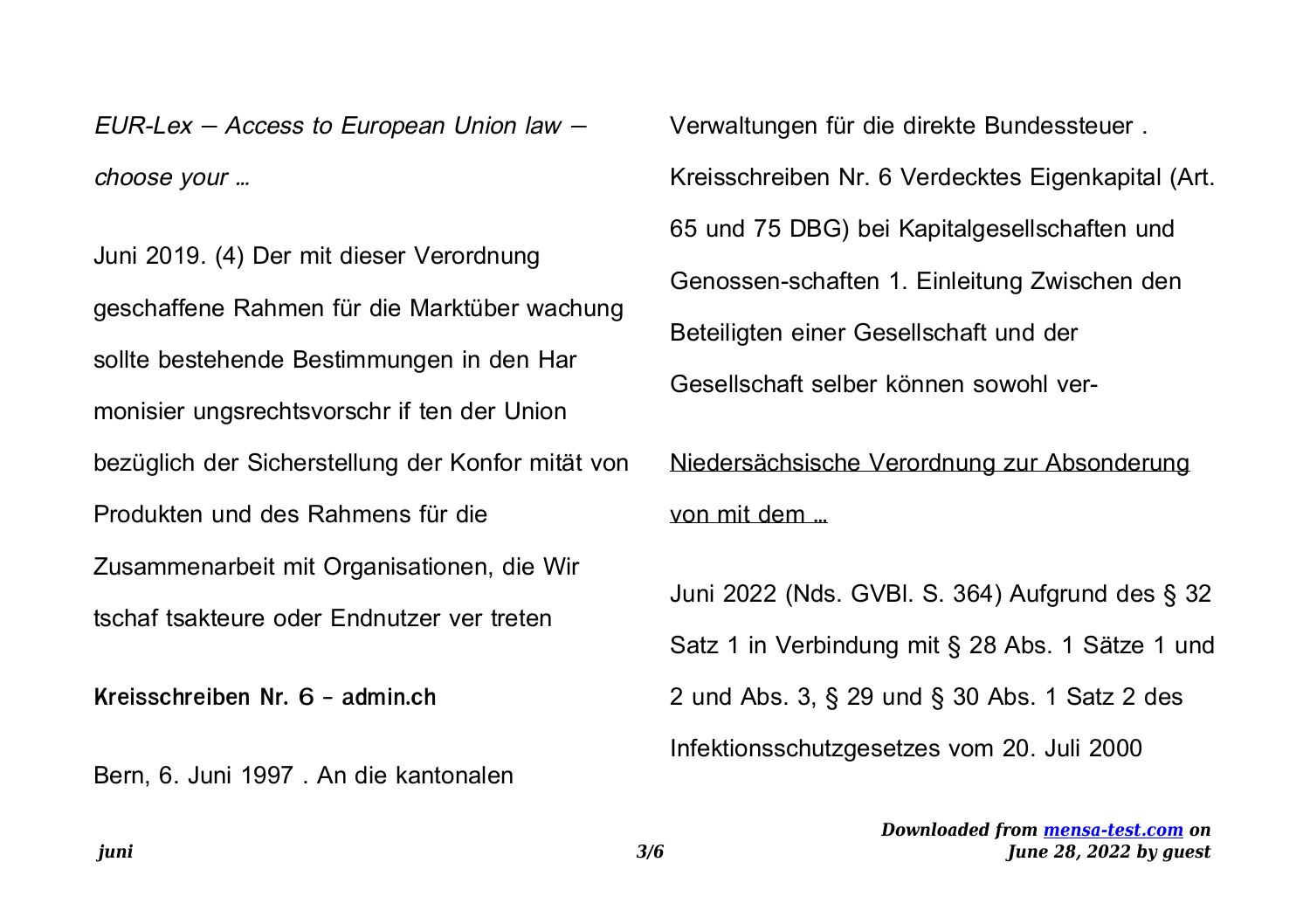(BGBl. I S. 1045), zuletzt geändert durch Artikel 2 des Gesetzes vom 10. Dezember 2021 (BGBl.

Producer Price Indexes - May 2022

4 Services for intermediate demand: The index for services for intermediate demand moved up 0.6 percent in May, the seventh consecutive increase. Over half of the broad-based advance in May is attributable to a 0.5-percent rise in prices for services less trade, transportation, and warehousing for intermediate demand.

Dantoto Kalender JUNI 2022 vers E

'\$72 '\$\* 7 ' %\$1(%\$1(15 63 / 675(\$0 1\* .\$1\$/-81 mxq oº .2892/\$ )5\$1.5 \* mxq oº %2'(1 '8% 9 9 9 69(5 \*

Klimaplan for en grøn affaldssektor og cirkulær økonomi

16. juni 2020 . 2 Formål Der er med bred opbakning i Folketinget sat et meget ambitiøst mål om at reducere de nationale drivhusgasudledninger med 70 pct. i 2030 i forhold til 1990. Regeringen (Social-demokratiet), Venstre, Radikale Venstre, Socialistisk Folkeparti, Enhedslisten, Det Kon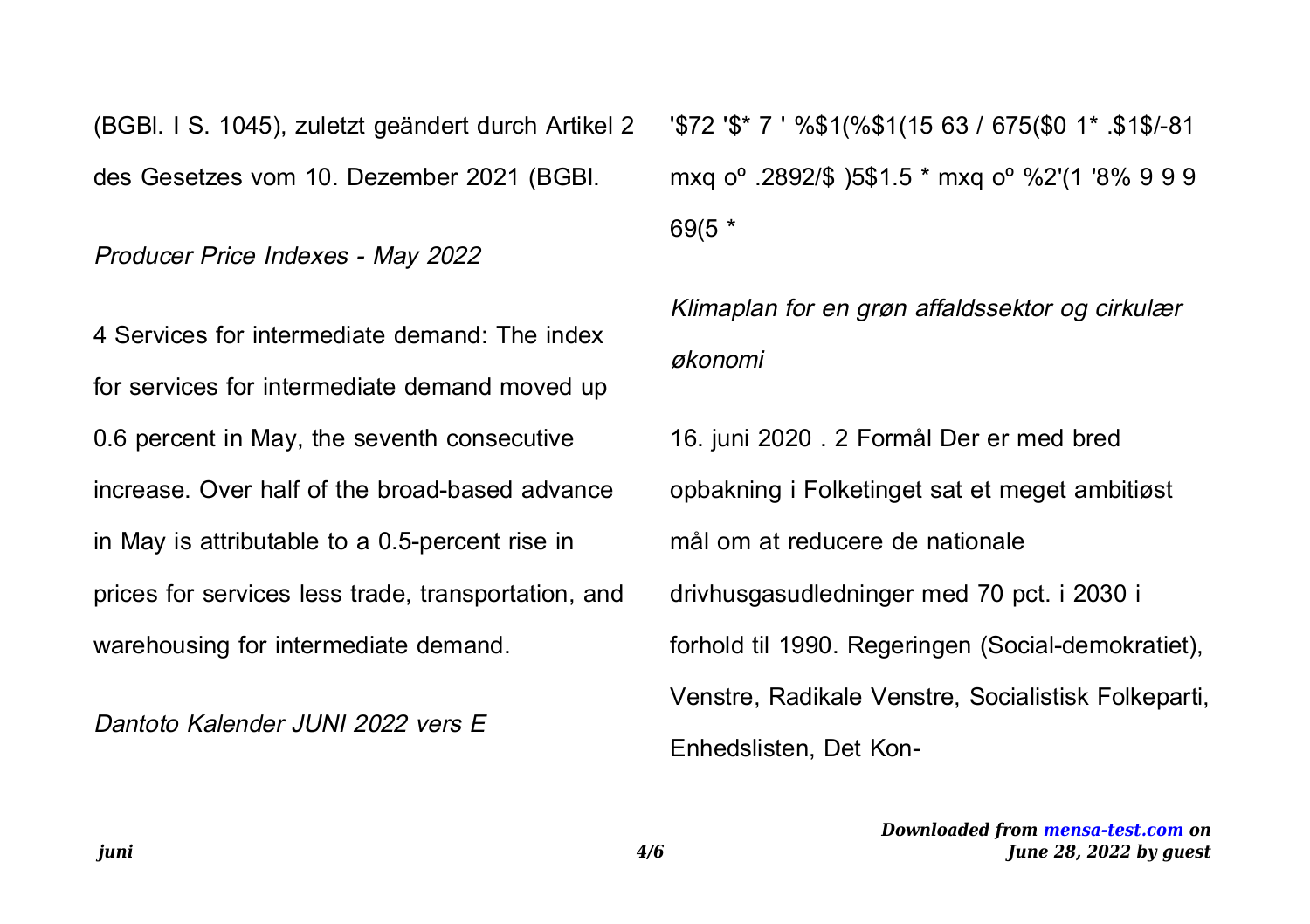Dommerliste for DKK's udstillinger i Vejen den 17.-18.-19. juni …

17.05.2022 1 Dommerliste for DKK's udstillinger i Vejen den 17.-18.-19. juni 2022 Fredag: International udstilling – Lørdag: Nordisk udstilling – Søndag: International udstilling FREDAG 17. juni – alle grupper INTERNATIONAL LØRDAG 18. juni – alle grupper NORDISK SØNDAG 19. juni – alle grupper INTERNATIONAL – kval. til Crufts Evt. reservedommer

RICHTLIJN (EU) 2019/ 944 VAN HET EUROPEES PARLEMENT …

van 5 juni 2019 betreffende gemeenschappelijke regels voor de inter ne markt voor elektr iciteit en tot wijziging van Richtlijn 2012/27/EU (herschikking) (Voor de EER relevante teks t) HET EUROPEES PARLEMENT EN DE RAAD VAN DE EUROPESE UNIE, Gezien het Verdrag betreffende de werking van de Europese Unie, en met name ar tikel 194, lid 2, ...

**AdiMon-Themenblatt: Adipositas bei Kindern und Jugendlichen**

Hintergrund Adipositas kann bereits in der Kindheit und Jugend zu gesund heitlichen

> *Downloaded from [mensa-test.com](https://mensa-test.com) on June 28, 2022 by guest*